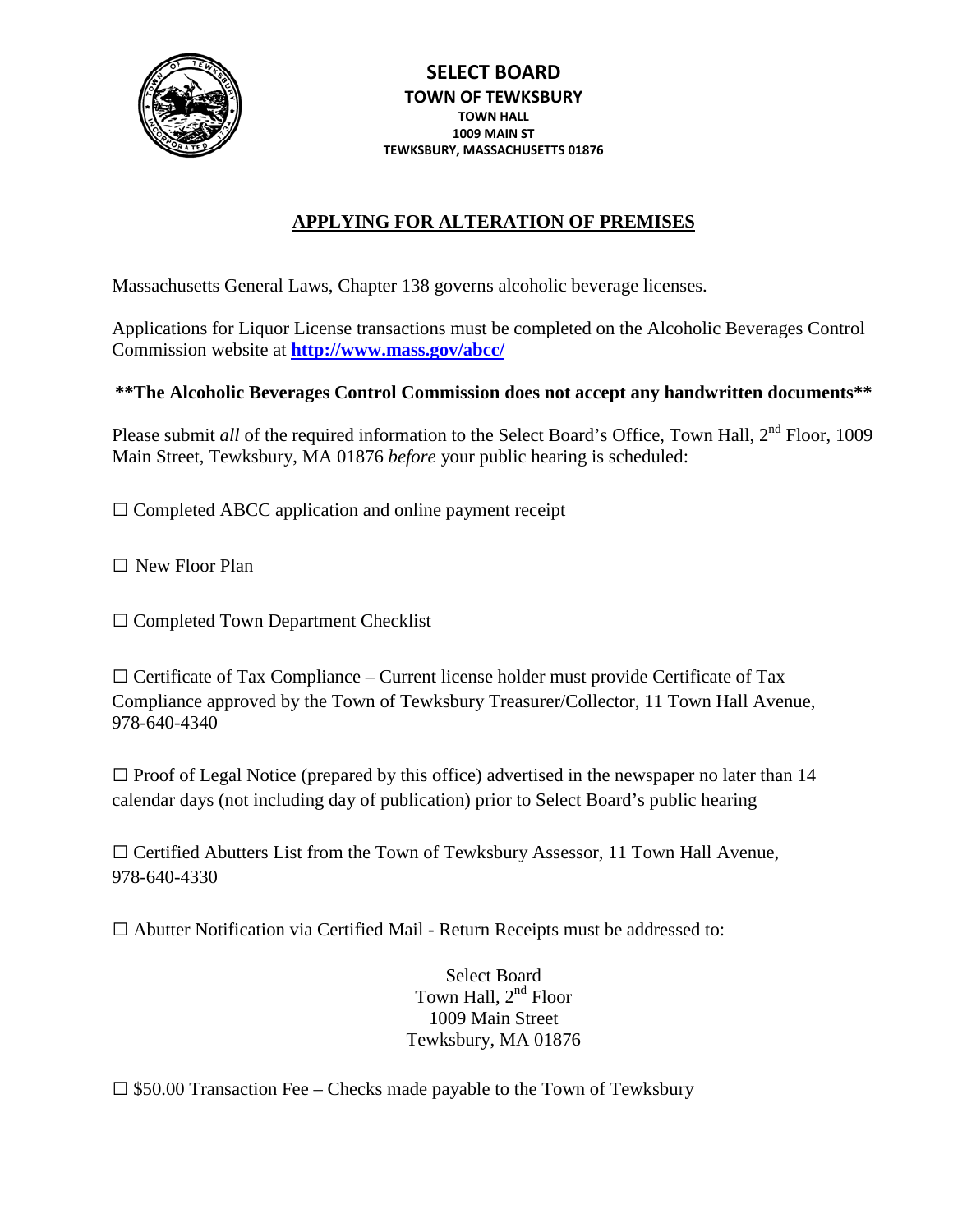

### **PLEASE BE ADVISED, THE TOWN DOES NOT PROVIDE LEGAL ADVICE. CONSULT WITH YOUR LEGAL COUNSEL PRIOR TO SUBMITTAL.**

### **CERTIFICATE OF TAX COMPLIANCE**

#### **LIQUOR LICENSE TRANSACTIONS**

#### **MUST BE COMPLETED BY THE CURRENT LICENSE HOLDER**

This form must be completed by the **CURRENT LICENSE HOLDER** and approved by Tewksbury Treasurer/Collector or designee that as of the date below the current license holder does not owe any Personal Property taxes, Real Estate taxes, or water and sewer charges to the Town of Tewksbury.

| Establishment Street Address: The Manuscript of the Stablishment Street Address: |
|----------------------------------------------------------------------------------|
|                                                                                  |
|                                                                                  |

The above applicant does not owe any taxes to the Town of Tewksbury as of this date:

\_\_\_\_\_\_\_\_\_\_\_\_\_\_\_\_\_\_\_\_\_\_\_\_\_\_\_\_\_\_\_\_\_\_\_\_\_\_\_\_\_\_\_\_\_\_\_\_\_\_\_\_\_\_\_\_\_\_\_\_\_\_\_\_\_\_\_\_\_\_\_\_\_\_\_\_\_\_\_\_\_\_

Treasurer/Collector's Office